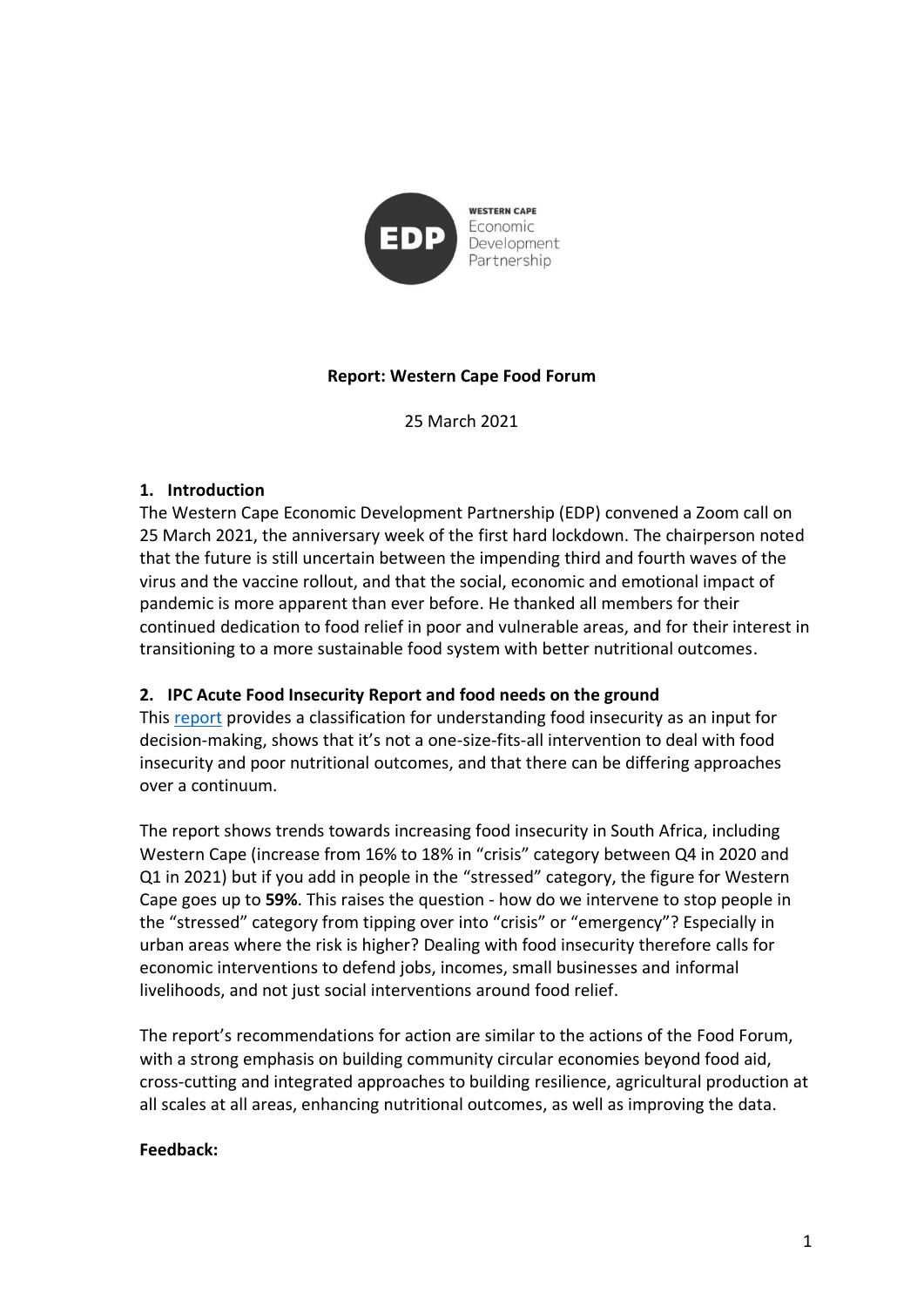- EDP put out a call for referrals for 60 kitchens not getting funding from government to receive DGMT funding and received 500+ nominations in the metro area alone, which is an indication of the level of need and crisis.
- Matilda Tsitsi Fazaki (Masiphumelele Kitchen) have been struggling since beginning of new year, most donors and CANs are struggling to get funding, vouchers have really helped to keep kitchens going, but still struggling with getting gas for cooking. The need has increased this year from last year, this year it's more difficult for everyone. Last year the kitchen was focused on supporting children, this year it's adults coming which shows high rate of unemployment.
- Pamela Silwana (Gugulethu CAN)– January to now, there has been an increase of people coming to the lines. VPUU co-care vouchers have let the kitchens breath a bit, only problem is that people come in the evening asking for leftovers but kitchens can't stretch that far to spread to dinner. There's more people in SASSA lines as well, from 4am until evening, asked if they were eating and brought soup/bread to them.
- Kurt Ackermann (SA Urban Food & Farming Trust) one site in Langa has been running a community kitchen for 20 years, insights from the AGM last week – the toll that civil society organisations have suffered during pandemic has eroded capacity to continue emergency food relief, it will continue to grind down over time, e.g., lost the co-founder and director to COVID, the chair lost her twin daughters, the struggle and trauma of keeping going is hard enough, much less than the personal losses and loss of knowledge and relationships. The DSD rep was at the AGM as a show of solidarity but was warning about letting compliance slip, e.g., paying EPWP with disruptions from DSD payments, need to think about capacity, interventions, support that are required to keep communities from going under.
- Erica Inches (CTT Food Growers Initiative) did quick survey of CANs before the Food Forum meeting to obtain general message from the ground, 'it's not pretty':
	- o Collapse of donors have made this quarter worse than projections, as far as jobs go – employers are taking advantage and offering below breadline wages.
	- o Helderberg has had two weeks with no donors and kitchens, numbers back at August 2020 level.
	- o Khayelitsha is forming a collective to try find and share resources.
	- o Observatory CAN kitchens are running out of funds.
	- o Muizenberg CAN has had no activity for last two months, starting again by selling vegetable boxes.
	- $\circ$  Vrygrond has half the kitchens and days with more people and more adults joining the queues.
	- o Lavender Hill has half the kitchen and days, more people, and people fighting in the queues.
	- o Heideveld has half the days, more people.
	- o Tafelsig is down to 12 kitchens with more people, garden in a box making a difference.
	- o Durbanville CAN reports regarding soup kitchens in Fisantekraal: We had 24 soup kitchens operating in the area during last year. We are down to 10 that I am aware of excluding ECDs. Of those 80% of the soup kitchens report an increase in their lines since January. 20% say they have stayed the same. This is all around Fisantekraal and not just in 1 area.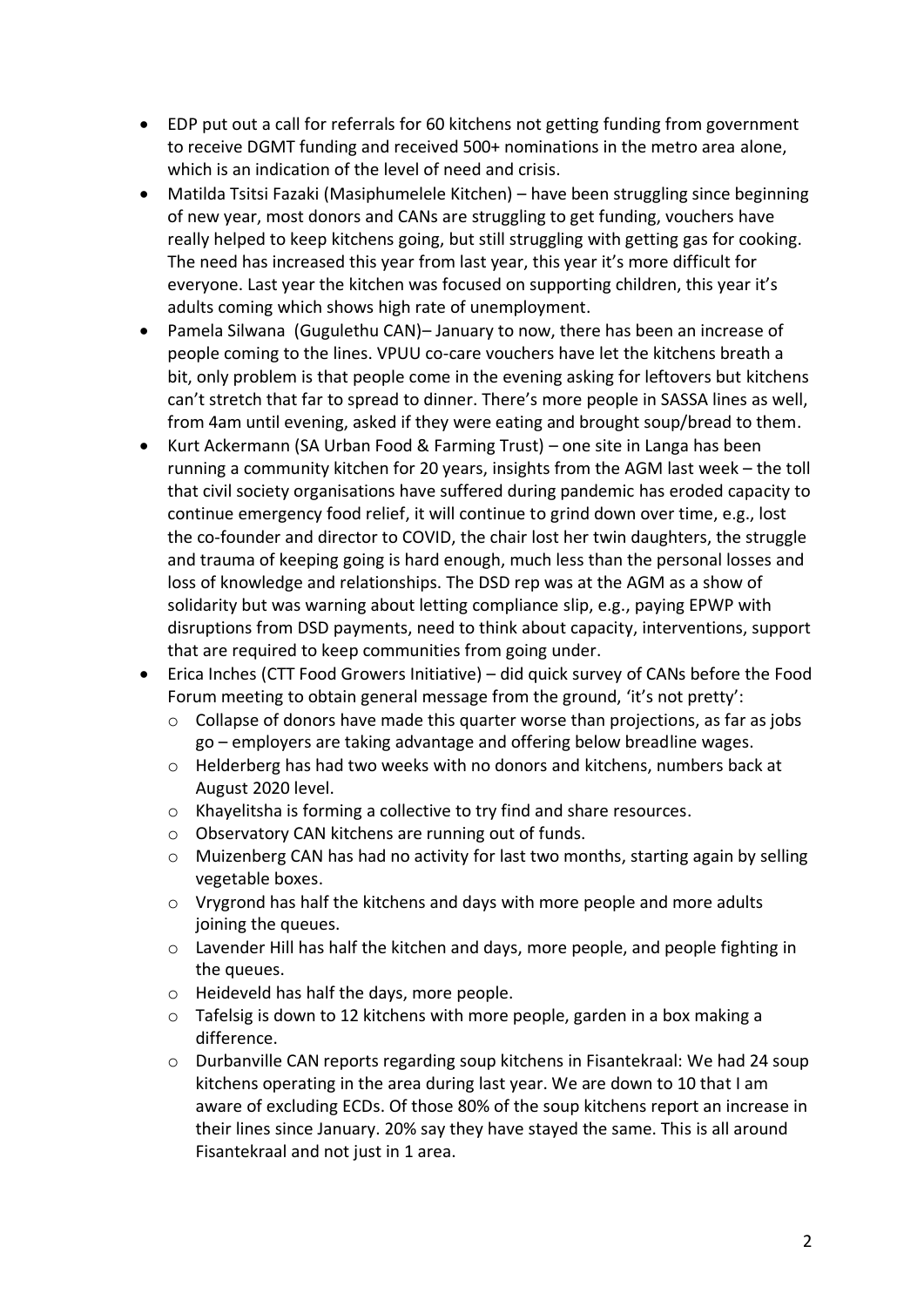- o Bellville South: We had 9 kitchens and struggling to maintain 3 now who cook twice a week. Lines have increased tremendously and not only with children but also adults.
- o Overall, community gardens are the least productive now winter cropping is happening so it's bad timing with winter and third wave coming.
- Leigh Brown (SEED) want to echo feedback and share a small spark of what's working; have government stipends for youth to learn resilience skills, being fed and stabilized for 6 months while they learn valuable skills (only R2500 a month but with meals and training) need to instil hope and pay people to get into this work. Wish there was more support for the CTT-FGI gardens with resources (like water tanks) so they don't drop off at the point when they're most needed.

### **Data partnership agreement**

To date, it hasn't been sufficient transparency with regard to food relief data. Why is this data important? There needs to be a way to see whether the most vulnerable areas are getting access to food aid and to inform decision making e.g. how long can the current food aid be sustained? How do we plan for the future when public sector funding potentially dries up or is reduced, due to the fiscal crisis of the state?

The chairperson reported that there had been productive conversations the past few weeks with WCG and CoCT to get agreement on a food data partnership to start getting better food relief allocation and distribution data. The WCG Department of Social Development has already made their data available, and there is an agreement with CoCT to do the same. This becomes especially relevant given that private contributions from communities, CANs and businesses are way down.

### **Discussion:**

- Kurt Ackermann That ought to be a fundamental priority to get clarity on what government plans are for sustaining food aid.
- Leigh Brown- 100% agree with Kurt, we urgently need to plan our way to sustainable food resilience.
- Erica Inches- Civic society is tapped out and we heading into third wave with big numbers of need.
- The chairperson proposed the Food Forum support the WCG DSD with facts, data, and needs from the ground in order to be able to make the case for continued funding.
- Jawaya Shea (Dept. of Paediatrics at UCT) -in terms of child wellbeing at a community level, what is the role of FoodForward? NGOs have to pay FoodForward a monthly admin fee – was under the impression that in the pandemic DSD had engaged FoodForward to pay those fees. The chairperson stated that he would follow up this question with FoodForward bilaterally.

# 3. **Consolidated report from Western Cape Food Forum Working Groups**

The EDP has been working on a way for Forum and Working Group members to easily see who is in each working group and what the groups are working on, share a database of upcoming events, and share other relevant information within/across groups. The Working Group Google Drive is accessible here: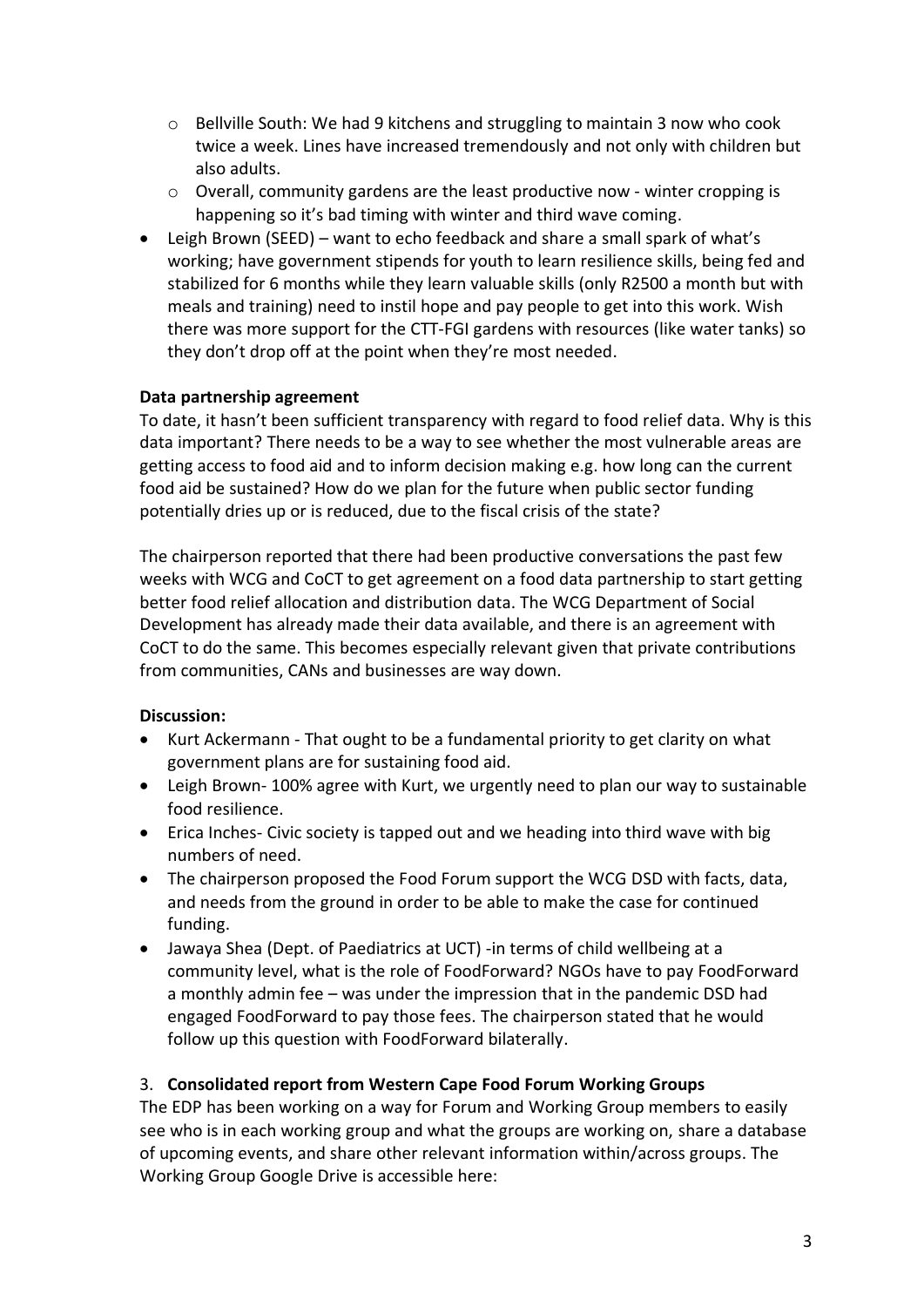[https://drive.google.com/drive/folders/1CXKyluMH0](https://drive.google.com/drive/folders/1CXKyluMH0-uzLUNxNbn3vCsZCNut6Dl6?usp=sharing) [uzLUNxNbn3vCsZCNut6Dl6?usp=sharing](https://drive.google.com/drive/folders/1CXKyluMH0-uzLUNxNbn3vCsZCNut6Dl6?usp=sharing)

The "[events to share](https://docs.google.com/document/d/1-6H6X74neM5ddGisqZpO0xPqnyTkyR9xL8OqkIDQQ4o/edit?usp=sharing)" document is especially relevant to the broader Forum to share events and see what's happening in different communities.

Once a month before the regular Food Forum meeting, the EDP will gather what's happening in the working groups to coordinate inputs/requests for the broader Forum. Once every three months, EDP will convene each working group separately to help the group to think through what their next activities will be and what relationships the group wants to build, and who they would like to engage with in carrying out identified activities, especially with the public sector. The next series of these meetings will happen around June.

### **4. Presentation: Western Cape Government 'Nourish to Flourish' Mobilisation Strategy (Tristen Gorgens, Department of the Premier)**

Nourish to Flourish originated out of an effort in 2016 including a long process of consultation and mobilization of awareness to improving food access in Western Cape. After 2016, the group tried to understand different approaches to food and understand partnership-based approaches to food change. In 2018, the political cycle came to an end and the elections in early 2019 interrupted the momentum.

Now, the new WCG Nourish to Flourish working group continues to build on this previous work with a cross-government approach. The group includes 10 different WCG departments and has extended a formal invitation to CoCT and Districts to join to ensure a whole-of-government approach. With so much going on in the food system, trying to tackle it at a system level would potentially be overwhelming. The Nourish to Flourish working group is exploring how to intervene in and organize themselves to shift key patterns. The group has agreed on three priorities from April 2021 to March 2022:

- Improving nutrition in children under five in the Western Cape, first 1000 days and early childhood development
- Using food access initiatives to drive community recovery, linking initiatives
- Integrating and improving data sources to enable transversal, evidence-led decisionmaking, asking better questions about what data can tell us

The working group is in the process of identifying three focus areas for coordination of local action across the three focus themes. There is a need to build a close relationship between government, civil society, business and research/ academia through groups like the Food Forum.

# **Feedback:**

- Erica Inches- the approach must be regenerative, when stretching out aid over time it is critical that it hits across spring and winter planting so that gardens can set themselves out because it takes time to grow the crops
- Leigh Brown- We can help with seasonal production info for community gardens
- Kurt Ackermann- Many other systems in South Africa are a combination of complementary public and private sector systems (e.g. health, education,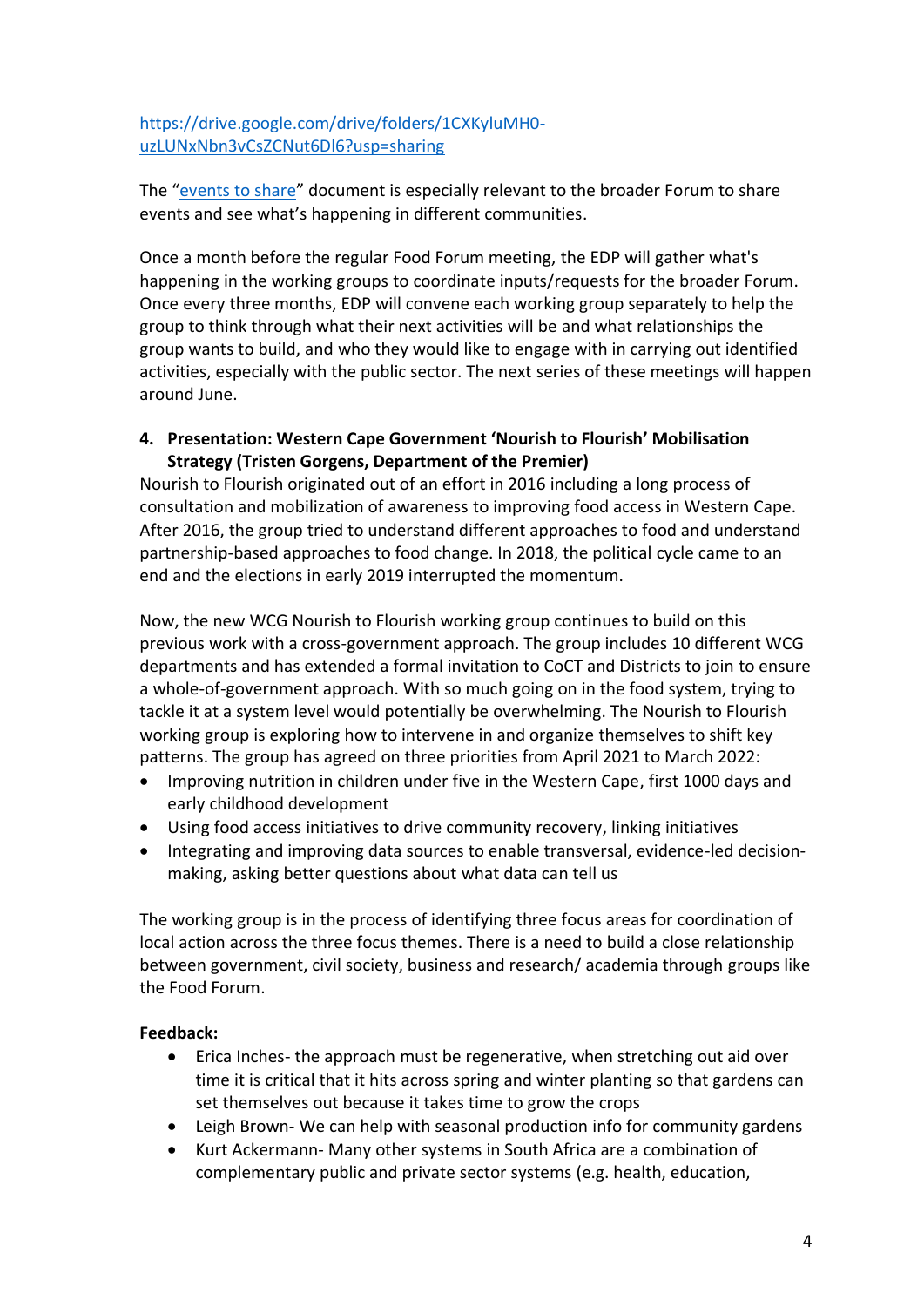transport, etc.). Will Nourish to Flourish work to design process to make a complementary public food system? Government is already supporting aspects of the food system, so is there an understanding that there's a systems issue that government is already operating in?

- Tristan (WCG) there are elements of that, especially in thinking about blended systems and thinking through overall outcomes that are desirable for everyone. A full system under government control is less likely, more likely to seek to work with existing players and maximize value that each sector can add. The group wants to learn through interacting with existing practices to learn how to maximize what government is trying to do but not achieving right now because the dots aren't connecting (e.g. urban gardens, support for small scale farmers, support for soup kitchens all separate now).
- Julian May- in early stages of Nourish to Flourish, the idea was that food is provided privately but food security is a public good – this is a widely held view internationally. This requires government intervention on issues that threaten food security, e.g. shortages of food, sustainability of food system.

## **5. Quick updates and knowledge sharing**

- Recommended reading: iKhaya eLitsha Hub pathways to food security and [dignity](https://www.dailymaverick.co.za/article/2021-03-17-hikhaya-elitsha-hub-pathways-to-food-security-and-dignity/)
- Feedback: *The Link Between Access to Safe and Nutritious Food and Non-Communicable Diseases (NCDs) in South Africa*, 18 March, Dullah Omar Institute, University of the Western Cape. Jane Battersby– policy fails to acknowledge huge burden of NCDs, particularly diet-related NCDs. Tried to raise awareness of this and raise questions about why there isn't policy activism today. Input was focused on urban spaces and the food systems that have been allowed to develop, as well as the fact that many things shaping food system can be dealt with at local and provincial levels (e.g. planning commissions for shopping malls, informal sector trade policies that consider food, infrastructure needed for households to better access and utilize food, etc.) How to move agenda forward – need formal governance and thinking about how to bring together voices from local, provincial, and national govt. with civil society, NGOs, etc. Additional feedback from Julien May– there is funding for a postdoctoral researcher at the Dullah Omar Institute, as well as a student in Breede River Valley to observe decisions on food systems at a secondary city level.
- *Upcoming Webinar: Conservation Agriculture*, 12-2pm, 30 March (City of Cape Town), with Henk Stander (Aquaponics), Rirhandzu Marivate (Regenerative agriculture, including urbanscapes) and Rhoda Malgas (Living mulch research in Mitchells Plain and Khayelitsha). [Zoom link](https://www.google.com/url?q=https://us02web.zoom.us/j/89438068283?pwd%3DaFU3S2t0KzJlZXk1TGRRb25rVzljdz09&sa=D&source=calendar&usd=2&usg=AOvVaw2ntVNv6zhWJPxrAonWVZQh) (Meeting ID: 894 3806 8283; Passcode: 70145).
- *Upcoming Webinar: Key Drivers of Organic Waste Diversion from Cape Town's Landfills: An Update of Key Policy Instruments and Initiatives*, 10-12.30, 13 April (GreenCape). Agenda is [here.](https://mcusercontent.com/3119aaa3c86457fb58c013133/files/ab819263-a01b-4039-b8ea-02ba2a96fd36/Agenda.pdf) Pleas[e RSVP.](https://forms.zohopublic.com/kriel/form/OrganicWastePlenarySession/formperma/X8RIzlfTMxSB2-NRw69wXagxIvfaNrMuvO-cGra8bzI) Please also complete the [optional](https://forms.zohopublic.com/kriel/form/OrganicWasteQuestionnaire/formperma/6LRCmFyK4XEkvJi12ABuW7uyVORC0nmdEQa_2qVjyhQ)  [survey](https://forms.zohopublic.com/kriel/form/OrganicWasteQuestionnaire/formperma/6LRCmFyK4XEkvJi12ABuW7uyVORC0nmdEQa_2qVjyhQ)
- *Upcoming Local food system Langa site visit*, 16 April, 9-12 (by members of Strengthening Local Food Economies WG). Will share lessons at the next Food Forum.